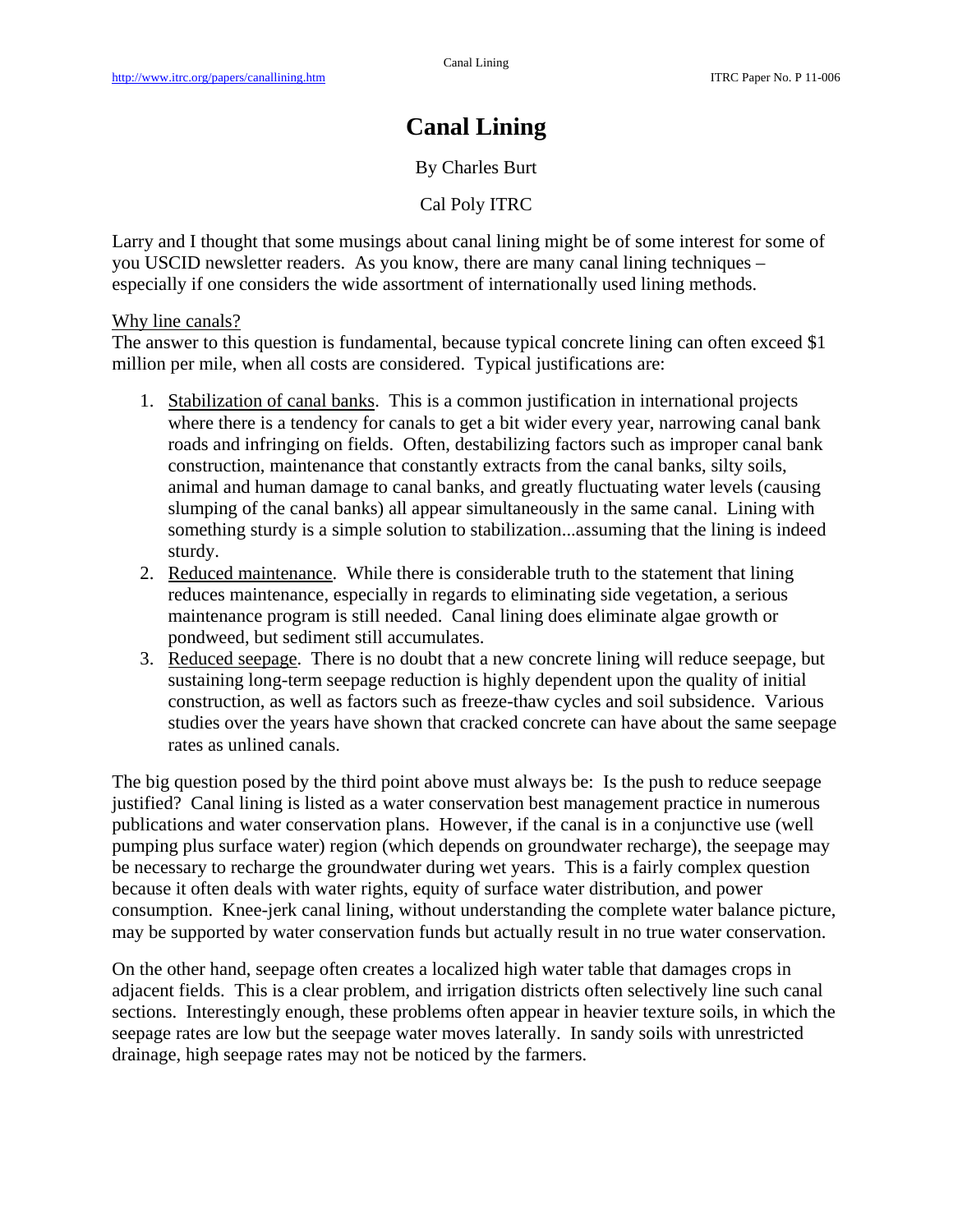Of course, for the case of localized seepage, there are alternatives to lining such as the installation of parallel interceptor tile lines. The water can be pumped back into the canal, and the drain can protect the adjacent fields.

## What size of new canal?

A clean and smooth concrete cross section can pass a higher flow rate than an irregular earth cross section with weeds. Therefore, there is a natural tendency to use a new lined canal of a smaller cross section than the canal it replaces. It's simple – a small amount of lining costs less than a large amount of lining. However, there are some necessary considerations:

- 1. In some projects, it is difficult to find the fill dirt to fill in the old, larger cross section.
- 2. The assumption is that the new concrete lining will be maintained in a clean and smooth condition. This is a huge, incorrect assumption in some projects. I remember a project in Mali that was efficiently designed with that assumption, and the water didn't even make it a third of the way down the canal.
- 3. The old, wide canals provide the operators with a big advantage: they provide a fair amount of operational storage. Now, I know that the canal water levels are supposed to be kept constant for good service to the turnouts and for good bank stability, but the reality is that canal operators are often given instructions to make the prevention of tailend spill their top priority. The only way they can do that is to juggle with canal pool storage. The bottom line is that there needs to be storage or recovered spill if we want to provide equity, reliability, and flexibility in water delivery to turnouts. So...let's just say that it's a good idea if, before designing a new lined canal cross section, you consider the operational objectives and instructions to the ditchriders/zanjeros/operators of the canal system. Those guys way down on the totem pole have to live with our fantastic improved designs.

## What are material and construction options?

I think everyone has their own preference for materials. In part, it will depend upon local costs, availability of installation equipment, and employee manpower. Here are a few points that I like to make:

- 1. If the objective is simply seepage reduction and the soils are "medium" textured, you might consider vibratory compaction of the canal banks and sides. The cost is in the neighborhood of \$1.50 - \$2.00 of canal length over a variety of canal sizes. See ITRC Paper No. P 09-001 (http://www.itrc.org/papers/canalseepage.htm) for more information. We don't know how long the benefits will last, but it seems to be pretty good.
- 2. It is essential to have excellent soil compaction and bed preparation for any rigid canal lining such as concrete, masonry, etc. I don't know how many concrete and masonry lining projects I've seen that have failed because of lack of attention to this simple detail. Yes, it costs money to over-excavate and properly prepare the soil, but it saves money in the long term.
- 3. Be careful with being the guinea pig for large projects involving new materials. Many of us can tell stories of sections of synthetic lining breaking off and floating downstream and lodging against bridges (oops!), stories of geomembrane cracking, etc.
- 4. The details of the height of the lining and tying in to the soil, especially with geomembranes, are very important.
- 5. If you want to use geomembrane by itself, get references and check up on them.